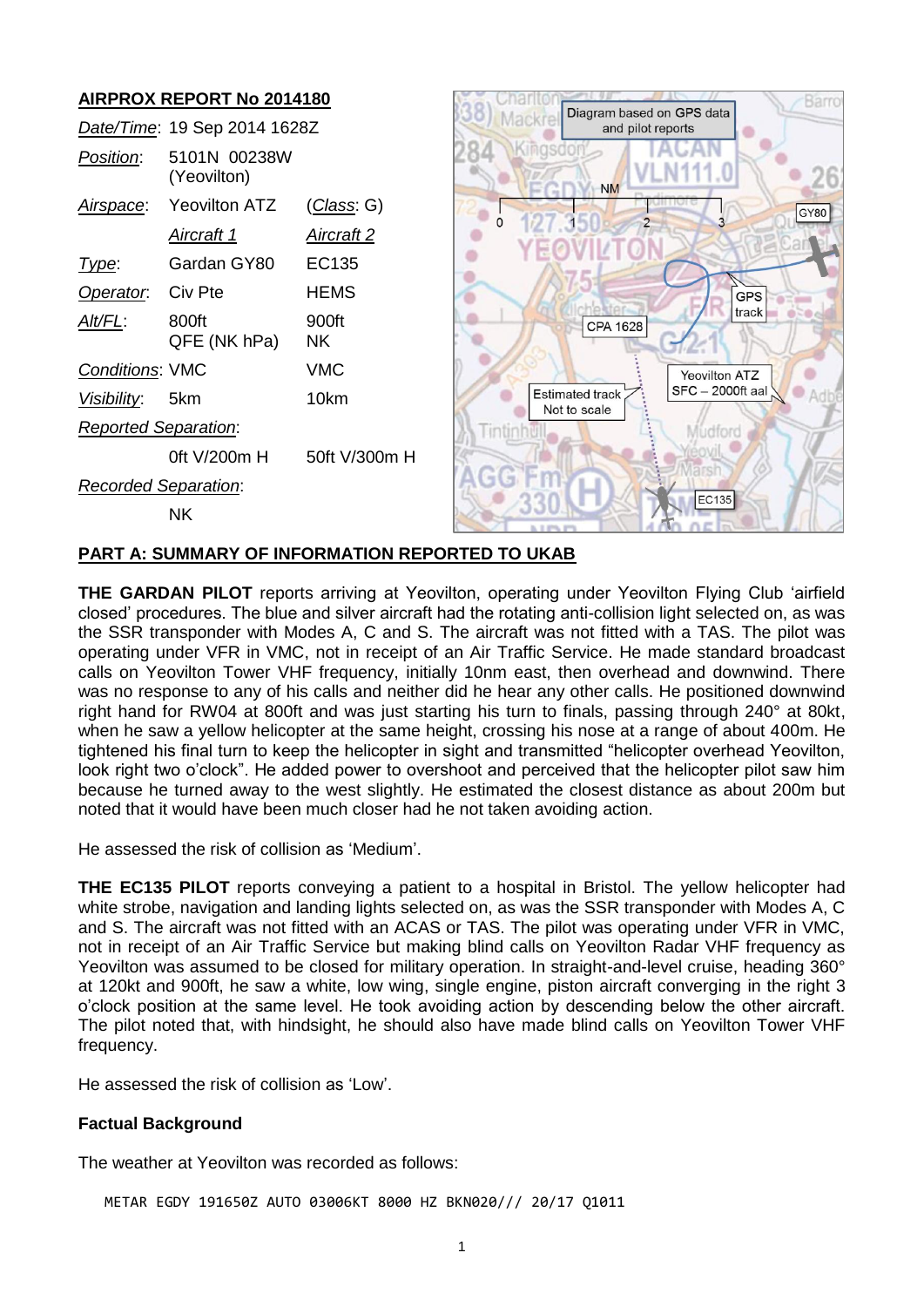RNAS Yeovilton has an ATZ of radius 2.5nm centred on the mid-point of RW09/27, except where the Yeovilton ATZ intersects the Yeovil ATZ, where they are separated by a straight line between the intersection points. The Yeovilton ATZ extends from surface to 2000ft aal (2075ft altitude) and is active continuously. The UK MIL AIP, EGDY AD 2.3 (Operational Hours) states:

- 'AD: PPR (See Remarks).  $HO^1$  ATZ H24<sup>2</sup>.
- Remarks: 24 hrs PNR for Military aircraft.

Visiting Civil aircraft are strictly 24 hrs PPR via Operations Ext 5497/5498. Ops manned ‡0730-1700 Mon-Thu, ‡0730-1400 Fri. Yeovilton based aircraft may operate H24. LARS is normally avbl btn ‡0830-1700 Mon-Thu, ‡0830-1400 Fri‡. Between Easter BH and August BH LARS will be avbl from ‡0930. Outside of these hours when AD is open a LARS/MATZ crossing service will be provided. Transiting aircraft are to blind call *Yeovil Radar* before crossing MATZ outside published hours. Recreational Flying and Gliding taking place outside of published hours.'

### **Analysis and Investigation**

### **UKAB Secretariat**

The Gardan and EC135 pilots shared an equal responsibility for collision avoidance and not to fly into such proximity as to create a danger of collision<sup>3</sup>. The EC135 pilot was required to conform to the pattern of traffic intending to land at Yeovilton or to remain clear of the area within which the pattern was formed<sup>4</sup>. The EC135 pilot was required to obtain the permission of ATC before entering the Yeovilton  $ATZ<sup>5</sup>$ , which he attempted to do by calling on the Yeovilton ICF.

### **Comments**

# **Yeovilton ATSU**

Members of the Yeovilton Flying Club and Yeovilton Gliding Club are authorised to conduct flying activities at Yeovilton when the airfield is closed and with no ATC present. This activity is promulgated in the relevant aeronautical publications: *Recreational Flying and Gliding taking place outside of published hours.* All activity within the ATZ is conducted on the Tower VHF frequency with blind calls only. Whilst the initial contact frequency is the Yeovilton Radar VHF frequency, it is expected that if a pilot calls the ICF and is unable to make radio contact with ATC, they should remain clear of the ATZ unless in an emergency.

# **Navy HQ**

At the time of this incident Yeovilton ATC was closed. With a very active local flying club and gliders operating in the vicinity there are procedures in place that are intended to ensure compliance with ATZ requirements when ATC is not manned. Pilots wishing to transit the ATZ should call on the ICF and if there is no response a call on VHF Tower frequency should be made. If a clearance to cross is not forthcoming then the pilot is required to remain outside the ATZ, laterally or vertically. If a pilot chooses to transit an ATZ without a clearance then they do so at their own risk. The local Helimed pilots are familiar with Yeovilton operations and there is a very good working relationship, however, on this occasion the pilot elected not to make a call to Yeovilton Tower.

 $\overline{\phantom{a}}$ 

<sup>1</sup> Service available to meet operational requirements.

<sup>2</sup> Continuous service.

<sup>3</sup> Rules of the Air 2007 (as amended), Rule 8 (Avoiding aerial collisions).

 $4$  ibid., Rule 12 (Flight in the vicinity of an aerodrome).

<sup>&</sup>lt;sup>5</sup> ibid., Rule 45 (Flights within aerodrome traffic zones).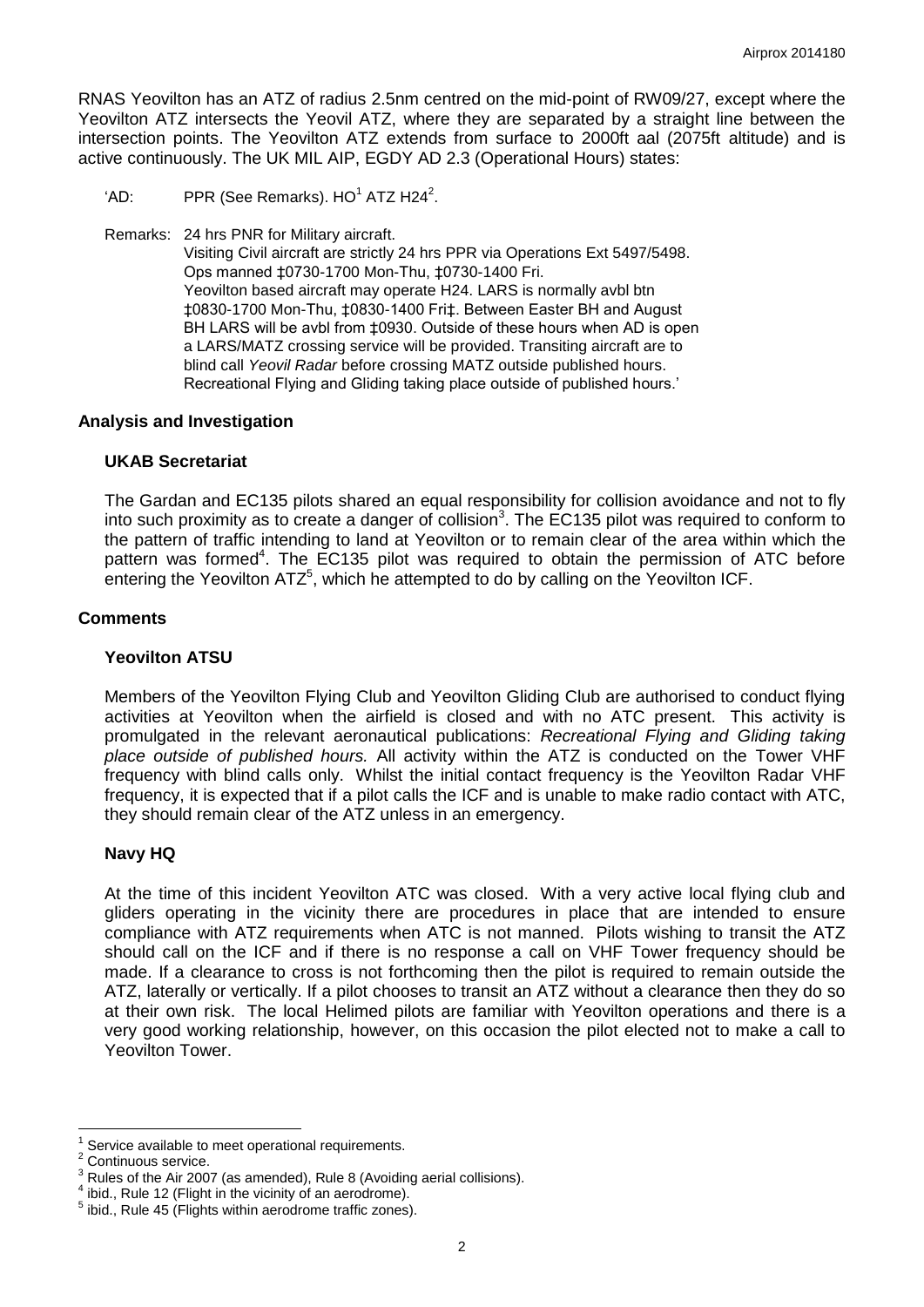## **Summary**

An Airprox was reported when a Gardan GY80 and an EC135 flew into proximity at about 1628 on Friday 19<sup>th</sup> September 2014, within the Yeovilton ATZ. Both pilots were operating under VFR in VMC and neither were in receipt of an Air Traffic Service.

## **PART B: SUMMARY OF THE BOARD'S DISCUSSIONS**

Information available consisted of reports from the pilots of both aircraft, radar photographs/video recordings, a GPS track file and a report from the appropriate operating authority.

The Board first considered the pilots' actions and quickly agreed that the GY80 pilot had recovered to Yeovilton in accordance with the requirements of the 'airfield closed' procedures. His late sighting of the EC135 was probably compounded by his attention being directed towards the airfield during the finals turn and away from the direction of arrival of the EC135. For his part, the EC135 pilot had lifted from a site to the south of Yeovilton and was transiting northwards in order to convey a patient to hospital. He called on the Yeovilton Radar ICF, as shown on the CAA VFR chart, but did not receive a reply. Members noted that the UK AIP did not contain contact or transit information pertaining to RNAS Yeovilton, and that the Yeovilton information contained in the UK Military AIP was not available to non-military personnel. However, information regarding Yeovilton was available in the British Isles & North Atlantic En-Route Supplement, which reflected that contained in the Military AIP. Despite the lack of directive information about contacting Yeovilton Tower, members opined that a pilot entering an ATZ should transmit on the Tower frequency if not directed otherwise, especially, as in this case, where no contact had been made on the ICF. In this respect, members agreed that, had the EC135 pilot transmitted on the Tower frequency, both he and the GY80 pilot would have gained sufficient situational awareness to deconflict their flight paths. That he did not transmit was therefore considered contributory to the Airprox. That being said, some members wondered whether Yeovilton Flying Club and Glider Club might also be better served by conducting operations on the ICF during out-of-hours times thereby ensuring that, even if transiting outside the ATZ, traffic attempting to call 'blind' would be heard and would hear them.

The Board agreed that, in accordance with Rule 45, the EC135 pilot was not normally permitted to enter the Yeovilton ATZ without ATC permission; his doing so was also considered contributory to the Airprox. Members discussed why an experienced local operator would do so, and agreed that he had probably either become habituated to a course of action which normally did not result in airborne conflict, or had been undertaking his sortie with urgency concomitant with conveying a patient to hospital and had therefore been seduced into taking the shortest route possible. Notwithstanding, in either case, it behoved him to conduct the sortie with appropriate risk mitigation and, in this case, his transit of the ATZ had resulted in him flying into conflict with the GY80. Members discussed the risk of collision and agreed that, although the pilots had seen each other at quite close range, effective and timely action had, nevertheless, been taken in order to avoid collision.

The Board's deliberations then turned to the wider issue of emergency service aircraft<sup>6</sup> and 'out of hours' access to ATZs which were continuously active (H24) but not manned. Rule 45 of the Rules of the Air stipulates that, for Government aerodromes, at such times as are notified:

'If the aerodrome has an air traffic control unit the [aircraft] commander shall obtain the permission of the air traffic control unit to enable the flight to be conducted safely within the zone.'

The phrase 'at such times as are notified' was considered to be H24 for Government aerodromes, which resulted in *de-facto* inability to gain permission for admittance to an H24 ATZ when ATC was not manned unless operating under local agreements (as was the GY80 pilot). The Board appreciated that military operations could be required at any time, and that the establishment of an H24 ATZ allowed for short notice military activity. However, it was also noted that emergency service aircraft could legitimately require access to the ATZ airspace to expedite transit, or for access to an

 $\overline{a}$ 

<sup>&</sup>lt;sup>6</sup> Medical, Police and SAR support aircraft.